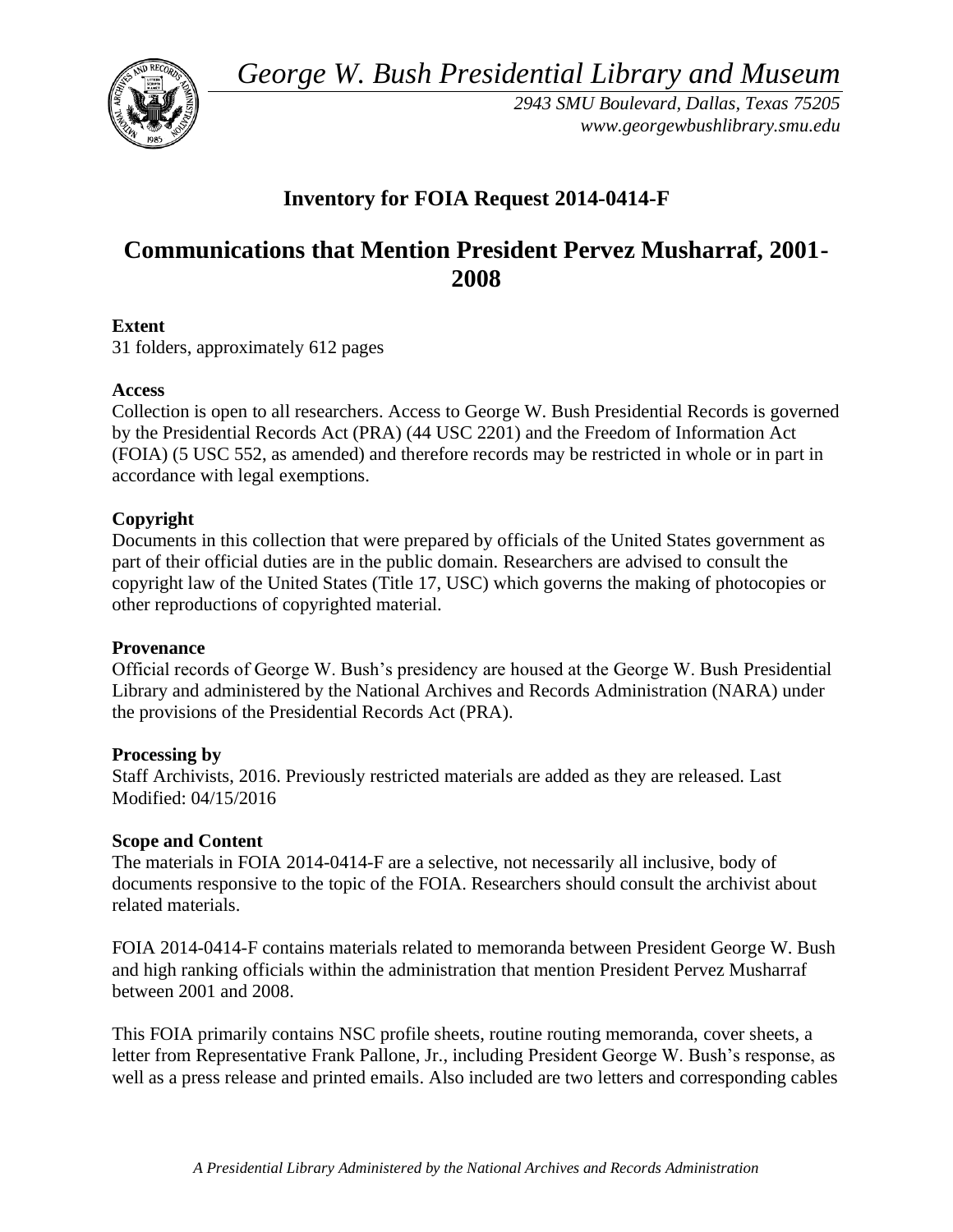Singh regarding the October 8, 2005 earthquake, along with corresponding drafts. from President George W. Bush to President Pervez Musharraf and Prime Minister Manmohan

It should be noted that many of the documents listed here may have been closed due to National Security classification and/or exemptions of the Freedom of Information Act.

#### **System of Arrangement**

 The materials in FOIA 2014-0414-F are a systematic body of documents responsive to the topic of the FOIA. Researchers should consult an archivist about related materials.

Documents responsive to this FOIA were found in these collection areas – Staff Member Office Files.

 Staff Member Office Files are maintained at the folder level by staff members within their individual offices and document all levels of administration activity.

Staff Member Office Files are processed at the folder level, that is, individual documents are not selected and removed from a folder for processing. While this method maintains folder integrity, it frequently results in the incidental processing of documents that are not wholly responsive to the subject area.

**Related Collections** – 2014-0412-F and 2014-0413-F

The following is a list of documents and folders processed in response to FOIA 2014-0414-F:

#### **Staff Member Office Files**

National Security Council - Records and Access Management